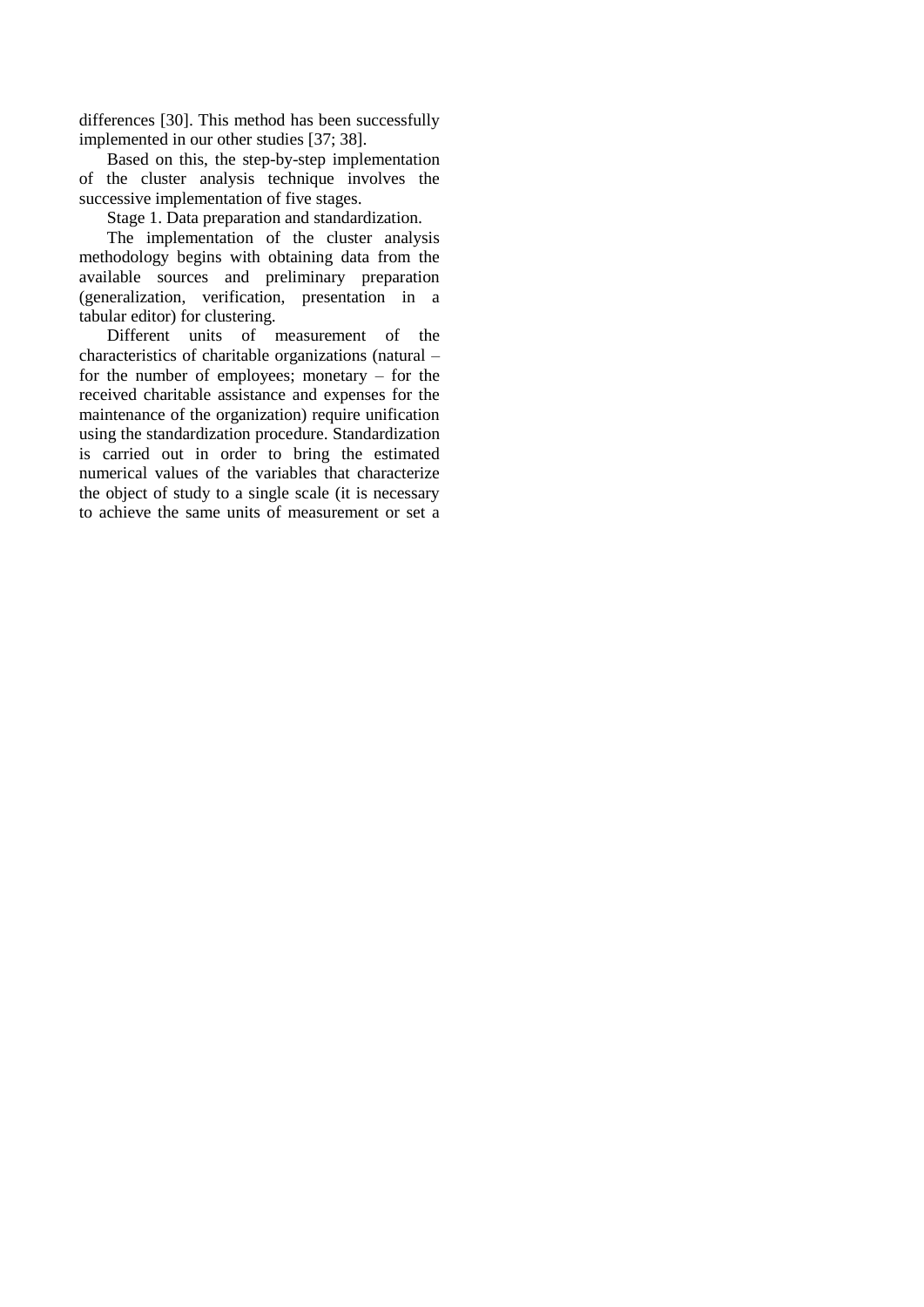| silhouette | Maximum value of the index                                   |
|------------|--------------------------------------------------------------|
| duda       | Smallest number of clusters such that index > criticalValue  |
| pseudot2   | Smallest number of clusters such that index < critical Value |
| beale      | Number of clusters such that critical value $\geq$ alpha     |
| ratkowsky  | Maximum value of the index                                   |
| ball       | Maximum difference between hierarchy levels of the index     |
| ptbiserial | Maximum value of the index                                   |
| frey       | Cluster level before index value $< 1.00$                    |
| mcclain    | Minimum value of the index                                   |
| dunn       | Maximum value of the index                                   |
| hubert     | Graphical method                                             |
| sdindex    | Minimum value of the index                                   |
| dindex     | Graphical method                                             |
| sdbw       | Minimum value of the index                                   |
| $- - - -$  |                                                              |

*Source: [13].* 

## Stage 4. Direct clustering

The most widely used optimization criterion for clustering is the clustering error criterion, which for each point calculates its square distance from the corresponding center of the cluster, and then summarizes these distances for all points in the data set. A popular clustering method that minimizes clustering error is the K-mean algorithm [24], which belongs to Partition-based methods [31] and has demonstrated its practical effectiveness in many cases [4]. The K-mean clustering technique is described in [25; 19; 4; 9; 1; 40; 5].

If we have a set of m data points  $X =$  $\{x_i | i = 1, ..., m\}$ , where each of them is an ndimensional vector, the K-means clustering algorithm allows to divide m data points into k clusters  $C = \{c_1, c_2, \ldots, c_k\}$ , in order to minimize the objective function  $J (V, X)$  of dissimilarity, which is the intracluster sum of squares. The objective function J based on the Euclidean distance between the vector of the data point xi in the cluster j and the corresponding center of the cluster vj is defined as:

$$
J(X,V) = \sum_{j=1}^{k} J_i(x_i, v_j) = \sum_{j=1}^{k} (\sum_{i=1}^{m} u_{ij} \cdot d^2(x_i, v_j))
$$
\n(3)

where,  $J_i(x_i, v_j) = \sum_{i=1}^m u_{ij} \cdot d^2(x_i, v_j)$  is the target function within the cluster  $c_i$ ,  $u_{ii} = 1$ , if  $x_i \in c_i$ , in another case  $u_{ii} = 1$ .

 $d^2(x_i, v_j)$  is the distance between xi and vj:

$$
d^{2}(x_{i}, v_{j}) = \left\| \sum_{k=1}^{n} x_{k}^{i} - v_{k}^{j} \right\|^{2}
$$
 (4)

where,  $n -$  the number of measurements of each data point;

 $x_k^i$  – the value k-measurement xi;

 $v_k^j$  – the value k-measurement vj.

Distributed clusters are defined by  $m \times k$  binary membership matrix U, in which the element uij is equal to 1, if the data point xi belongs to the cluster j and 0 – otherwise. Once the centers of the cluster

 $V = \{v_1, v_2, ..., v_k\}$  are fixed, the membership function uij, which minimizes (3), can be obtained as follows:

$$
u_{ij} =
$$
  
{1; if  $d^2(x_i, v_j) \le d^2(x_i, v_{j^*})j \ne j^*, \forall j^* = 1, ..., k$   
0; in another case (5)

Once the membership matrix  $U = |u_{ij}|$  is fixed, the optimal center vi, which minimizes (3), is the average value of all vectors of data points in the cluster j. It can be calculated using:

$$
v_j = \frac{1}{|c_j|} \sum_{i, x_i \in c_j}^m x_i \tag{6}
$$

where, | – cluster size cj,  $|c_j|$  =  $\sum_{i=1}^m u_{ij}$ ;

Given the initial set of k means or centers of the cluster,  $V = \{v_1, v_2, ..., v_k\}$ , the algorithm is performed by alternating two steps: 1) purpose – assigned to each data point of the cluster with the nearest center; 2) update – the center of the cluster is updated as the average of all data points in this cluster.

Step 5. Validation of clusters.

Despite the same data set, different clustering algorithms can potentially generate very different clusters [41; 32]. Validation makes it possible to answer the question of the acceptability of the configuration of the clusters obtained as a result of the analysis, to solve the tasks.

One approach to validating clusters is to use internal criteria. It makes it possible to evaluate the results of the clustering algorithm using information that includes the vectors of the data sets themselves. The use of specialized software facilitates calculations and allows you to present the results of the analysis in a graphical and understandable informative form. An excellent alternative to many commercial software products in this area is the freely distributable R software environment, which is a dynamically evolving general-purpose statistical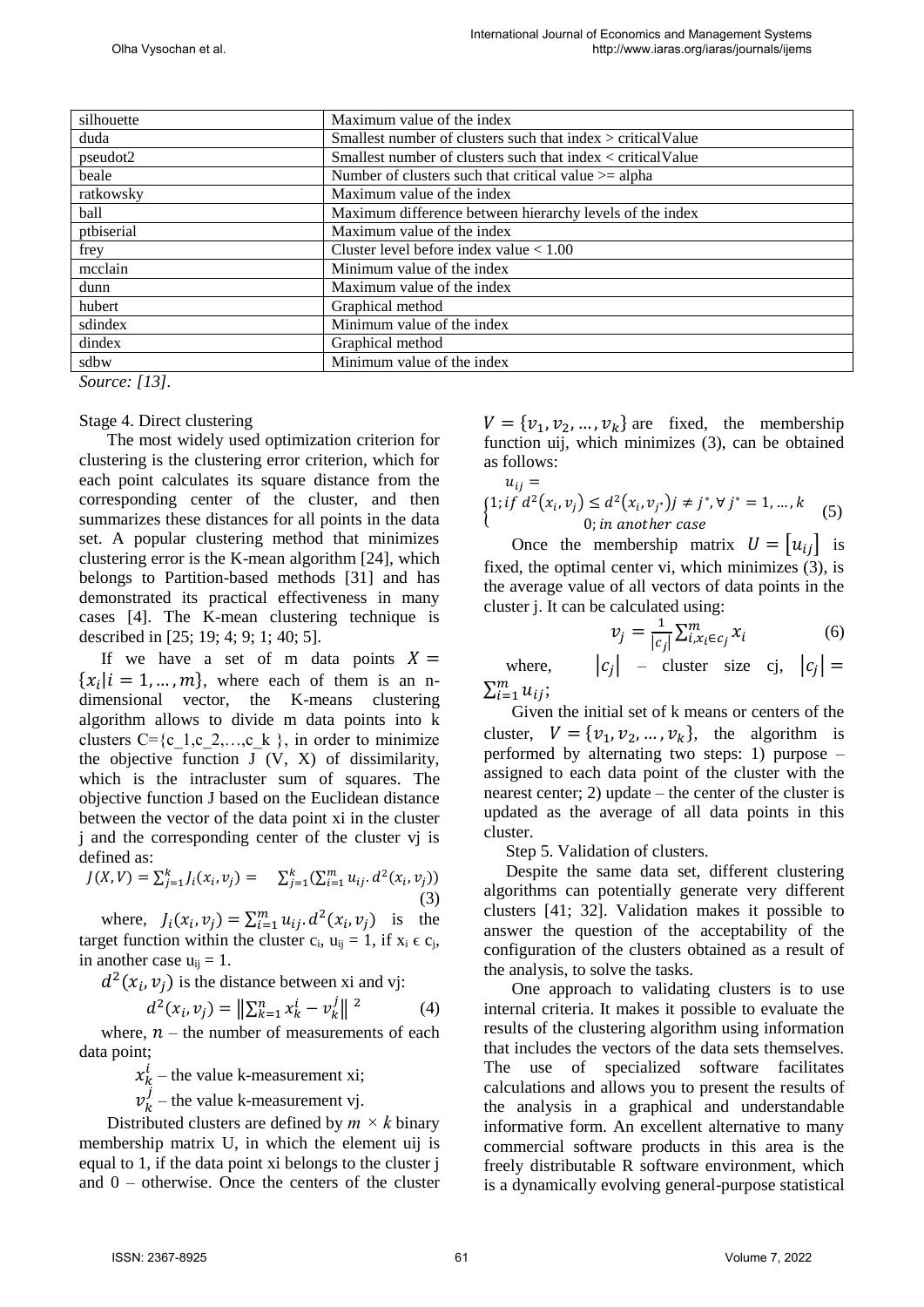platform [14]. In the future, the software environment R will be used by us for statistical processing of data on the activities of charitable organizations in Ukraine.

## **4 Results and Discussion**

The results of normalization of data on the number of employees, charitable assistance received and maintenance costs in terms of individual charitable organizations of Ukraine are presented in table 3.

|  | Table 3. Normalized values of the characteristics of charitable organizations of Ukraine |  |  |  |
|--|------------------------------------------------------------------------------------------|--|--|--|
|--|------------------------------------------------------------------------------------------|--|--|--|

| ID             | Name of the charitable            | Normalized values (dimensionless units): |                       |                                 |  |
|----------------|-----------------------------------|------------------------------------------|-----------------------|---------------------------------|--|
|                | organization                      | number of                                | charitable assistance | expenses for the maintenance of |  |
|                |                                   | employees                                | received              | the organization                |  |
| 1              | CO "Bright kids"                  | 0.0149                                   | 0.000860              | 0.002810                        |  |
| $\overline{2}$ | CF "Kvitna"                       | 0.0299                                   | 0.0109                | 0.0405                          |  |
| $\overline{3}$ | "Borys<br>CF<br>Kolesnikov        | 0.0896                                   | 0.135                 | 0.151                           |  |
|                | Foundation"                       |                                          |                       |                                 |  |
| $\overline{4}$ | "Ukrainian<br>CO<br>forum<br>of   | 0.0149                                   | 0.00948               | 0.0666                          |  |
|                | philanthropists"                  |                                          |                       |                                 |  |
| 5              | "Berezani<br>Community<br>CO      | $\overline{0}$                           | 0.00245               | 0.000670                        |  |
|                | Foundation"                       |                                          |                       |                                 |  |
| 6              | CO "CF "Community unity"          | 0.0149                                   | 0.00205               | 0.00624                         |  |
| $\overline{7}$ | CO "CF "Svichado"                 | 0.0448                                   | 0.0160                | 0.0253                          |  |
| 8              | "Nechitaylo<br>family<br>CO       | 0.0746                                   | 0.0390                | 0.0594                          |  |
|                | foundation"                       |                                          |                       |                                 |  |
| 9              | CO ICF "Everyone can"             | 0.0448                                   | 0.00626               | 0.0745                          |  |
| 10             | CF "Blagomay"                     | 0.0448                                   | 0.0317                | 0.0346                          |  |
| 11             | CF "Pediatricians against cancer" | 0.0299                                   | 0.00396               | 0.0203                          |  |
| 12             | A-UCF "Down syndrome"             | 0.104                                    | 0.0184                | 0.0265                          |  |
| 13             | WBF "Depol Ukraine"               |                                          | 0.0507                | 0.203                           |  |
| 14             | A-UCF<br>"Association<br>of       | 0.0448                                   | $\Omega$              | $\Omega$                        |  |
|                | Philanthropists of Ukraine"       |                                          |                       |                                 |  |
| 15             | ICF "Caritas Ukraine"             | 0.955                                    | 1                     | 1                               |  |
| 16             | CO ICF "Ukrainian Charity         | 0.164                                    | 0.242                 | 0.640                           |  |
|                | Exchange"                         |                                          |                       |                                 |  |
| 17             | ICF "Life with a surplus"         | 0.104                                    | 0.0328                | 0.0902                          |  |
| 18             | ICF "Mission to Ukraine"          | 0.657                                    | 0.0602                | 0.303                           |  |
| 19             | CO "CF "Old people"               | 0.0448                                   | 0.00581               | 0.0289                          |  |
| $20\,$         | CO "Zahoriy family foundation"    | 0.104                                    | 0.0441                | 0.109                           |  |

*Source: data of Reports on the use of income (profits) of the non-profit organization, provided on the website of the Ukrainian Forum of Philanthropists (https://rating.ufb.org.ua/) in free access standardized using the normalize function. Abbreviations: CO – charitable organization; CF – charitable foundation; A-UCF – All-Ukrainian Charitable Foundation; ICF – international charitable foundation*

To visualize normalized data of large volumes, we use the popular graphical method "Cluster heat map" (Fig. 1).



Fig. 1: Thermogram of normalized values of characteristics of activity of charitable organizations of Ukraine

NoE – number of full-time employees, standardized;

EMO – the amount of charitable assistance received, standardized;

CAR – the amount of expenses for the maintenance of the organization (administrative costs), standardized.

*Source: data visualization using the heatmaply function of the R software environment*

A cursory analysis of heat maps allows us to identify charitable organizations that could potentially serve as basic organizations for data segments: ICF "Caritas Ukraine" (ID 15) for all characteristics; WBF "Depol Ukraine" (ID 13) and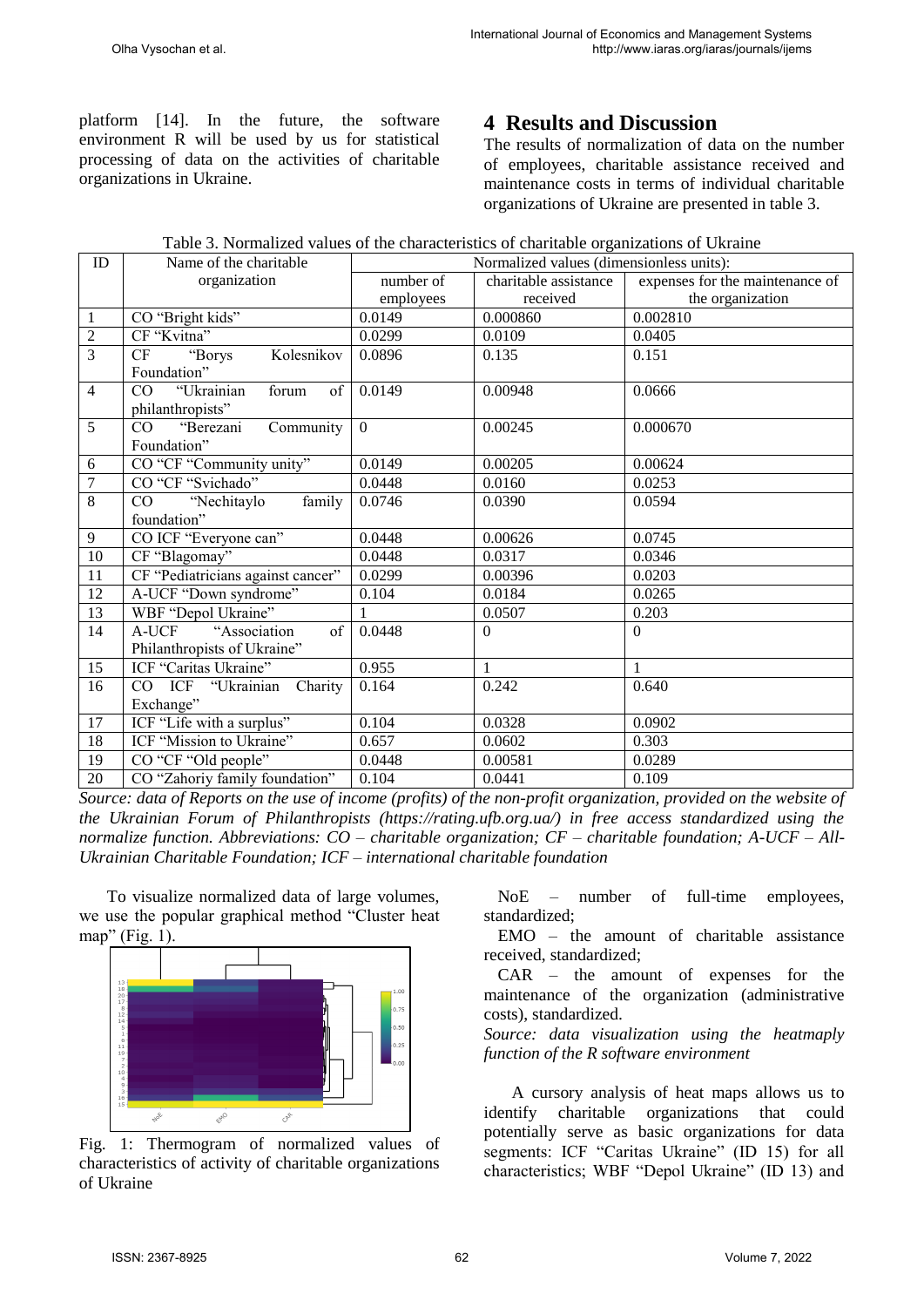ICF "Mission to Ukraine" (ID 18) by the number of full-time employees and CO ICF "Ukrainian Charity Exchange" (ID 16) by the received charitable assistance. It is clear that ICF "Caritas Ukraine" (ID 15), which has the maximum value for all characteristics will form a separate cluster of charitable organizations in Ukraine.

To assess the suitability for clustering in the software environment R provides a function get\_clust\_tendency library factoextra. In relation to our task, the indicator H is calculated at the level of 0.8846554 (for 5 points that are randomly distributed in the data range of the original set), which is considered an acceptable value of the quality level of clustering.

Thus, using the rule of simple majority, it was found that the optimal number of clusters for the segmentation of charitable organizations of Ukraine  $-4$  (Table 4).

| Table 4. Positioning methods for establishing the optimal number of clusters |  |
|------------------------------------------------------------------------------|--|
|                                                                              |  |

| Method of determination                     | The optimal number of clusters |                   |                            |          |      |          |
|---------------------------------------------|--------------------------------|-------------------|----------------------------|----------|------|----------|
|                                             | $\mathfrak{D}$                 | 3                 |                            | 5        | 6    | 8        |
| Maximum value of the index                  |                                | ratkowsky         | kl,<br>silhouette,<br>ccc. | ch       |      |          |
|                                             |                                |                   | ptbiserial, dunn           |          |      |          |
| Maximum difference between hierarchy        |                                | scott, treovw,    | hartigan                   |          |      | friedman |
| levels of the index                         |                                | ball              |                            |          |      |          |
| Maximum value of second differences         |                                | marriot.          | $\overline{\phantom{0}}$   |          |      |          |
| between levels of the index                 |                                | tracew            |                            |          |      |          |
| Number of clusters such that critical value | beale                          |                   |                            |          |      |          |
| $>=$ alpha                                  |                                |                   |                            |          |      |          |
| Smallest number of clusters such that       | duda                           |                   |                            |          |      |          |
| index > criticalValue                       |                                |                   |                            |          |      |          |
| Smallest number of clusters such that       |                                |                   | pseudot2                   |          |      |          |
| index < criticalValue                       |                                |                   |                            |          |      |          |
| Minimum value of the index                  | cindex                         | $\qquad \qquad -$ | db, mcclain, sdindex       | $\equiv$ | sdbw |          |
| Minimum value of second differences         |                                |                   | rubin                      |          |      |          |
| between levels                              |                                |                   |                            |          |      |          |
| Cluster level before index value $< 1.001$  |                                |                   |                            |          |      |          |
| Graphical method                            |                                |                   | hubert, dindex             |          |      |          |
| Total                                       | 3                              | 6                 | 13                         |          |      |          |

*Note:* failed to obtain reliable data to establish the optimal number of clusters by the frey method *Source: summarized by the authors*

The optimality of the four-cluster division of charitable organizations of Ukraine is confirmed both by methods focused on maximizing the assessment (kl, ccc, silhouette, ptbiserial, dunn) and on its minimization (db, mcclain, sdindex), as well as graphic methods (hubert, dindex).

In the four-cluster model of segmentation of charitable organizations (Fig. 2) identified: cluster 1 (WBF "Depol Ukraine" – ID 13 and ICF "Mission to Ukraine" – ID 18); cluster 2 (ICF "Caritas Ukraine" – ID 15); cluster 3 (CO ICF "Ukrainian Charity Exchange" – ID 16); cluster 4 (other charitable organizations of Ukraine).

In the five-cluster segmentation model (Fig. 3) in a separate group from the cluster "Others" are: CF "Borys Kolesnikov Foundation" (ID 3), ICF "Life with a surplus" (ID 17) and CO "Zahoriy family foundation" (ID 20).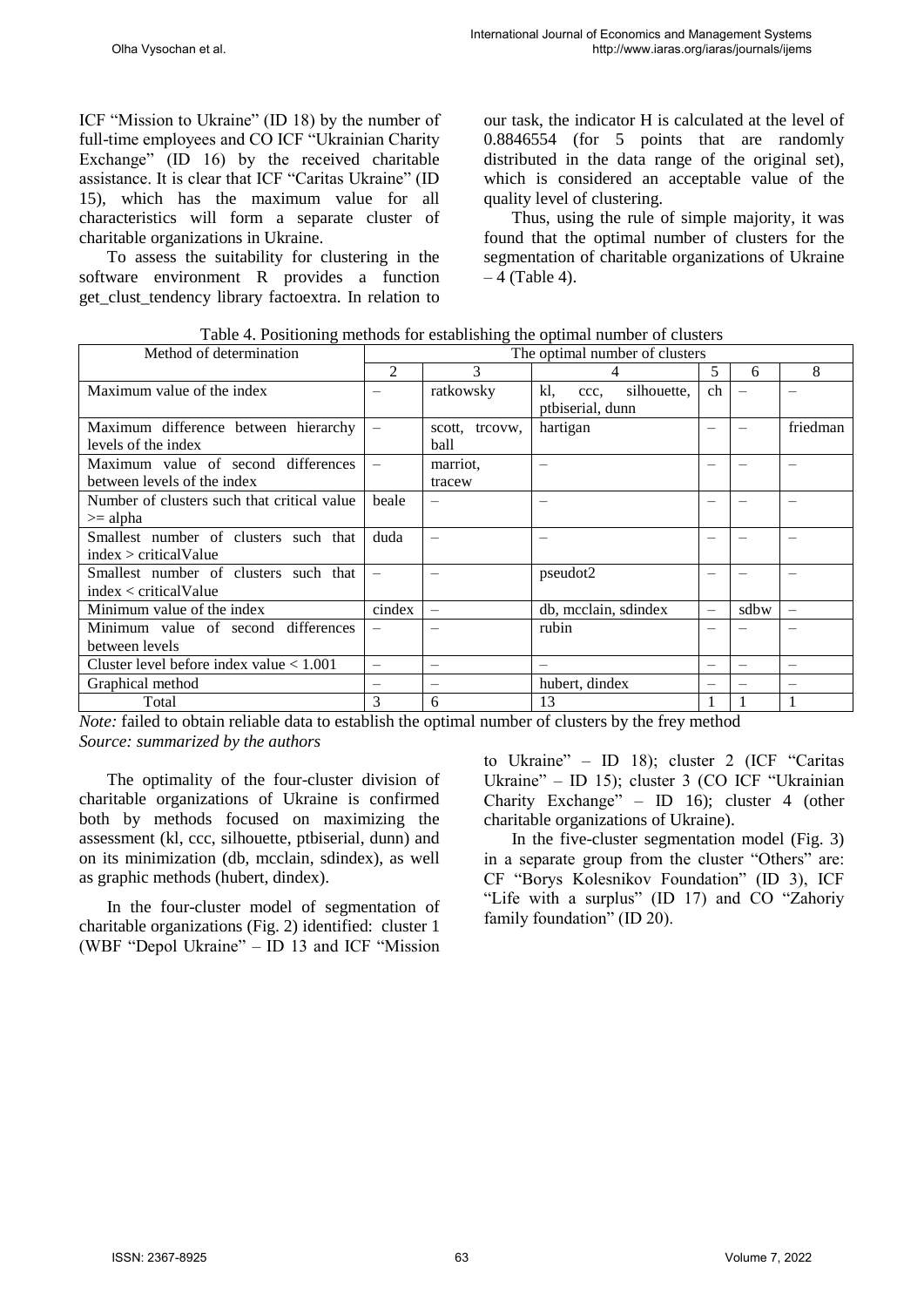

Fig. 2: Visual representation of clusters of charitable organizations of Ukraine (number of  $clusters - 5)$ Fig. 3: Visual representation of clusters of charitable organizations of Ukraine (number of clusters  $-4$ ) *Source: data visualization using the fviz\_cluster function of the R software environment*

Assessment of the validity of the created clusters of charitable organizations of Ukraine

requires the calculation of a number of indices, summarized in table 5.

| Evaluation indicator           | $\circ$<br>Indicator value |                      | The model for which the indicator<br>is the best |              |
|--------------------------------|----------------------------|----------------------|--------------------------------------------------|--------------|
|                                | for a four-cluster         | for the five-cluster | four-cluster                                     | five-cluster |
|                                | model                      | model                |                                                  |              |
| Internal measures              |                            |                      |                                                  |              |
| Connectivity                   | 9.7159                     | 11.7159              | $+$                                              |              |
| Silhouette coefficient         | 0.7598                     | 0.6916               | $^{+}$                                           |              |
| Dunn's index                   | 1.6493                     | 1.3303               | $^{+}$                                           |              |
| Stability measures             |                            |                      |                                                  |              |
| Average proportion of<br>non-  | 0.0479                     | 0.0896               | $+$                                              |              |
| overlap (APN)                  |                            |                      |                                                  |              |
| Average distance (AD)          | 0.4025                     | 0.3176               |                                                  | $+$          |
| Average distance between means | 0.1713                     | 0.1448               |                                                  | $+$          |
| (ADM)                          |                            |                      |                                                  |              |
| Figure of merit (FOM)          | 0.4286                     | 0.3860               |                                                  | $^{+}$       |

|  |  | Table 5. Assessment of the validity of clusters of charitable organizations of Ukraine |  |
|--|--|----------------------------------------------------------------------------------------|--|
|  |  |                                                                                        |  |

*Source: generalized by the authors based on calculations using the clValid function of the R software environment*

We see that the four-cluster model demonstrates high validity, surpassing the fifth-cluster model in terms of internal assessment and slightly behind the three indicators of stability assessment (AD, ADM and FOM).

## **5 Conclusions**

The cluster analysis showed the existence of 4 fairly clear clusters into which charitable organizations of Ukraine can be united.

The first two clusters (ICF "Caritas Ukraine" and CO ICF "Ukrainian Charity Exchange") are effective charitable organizations that have a good structure and ratio between borrowed and spent funds and, while the first, having significant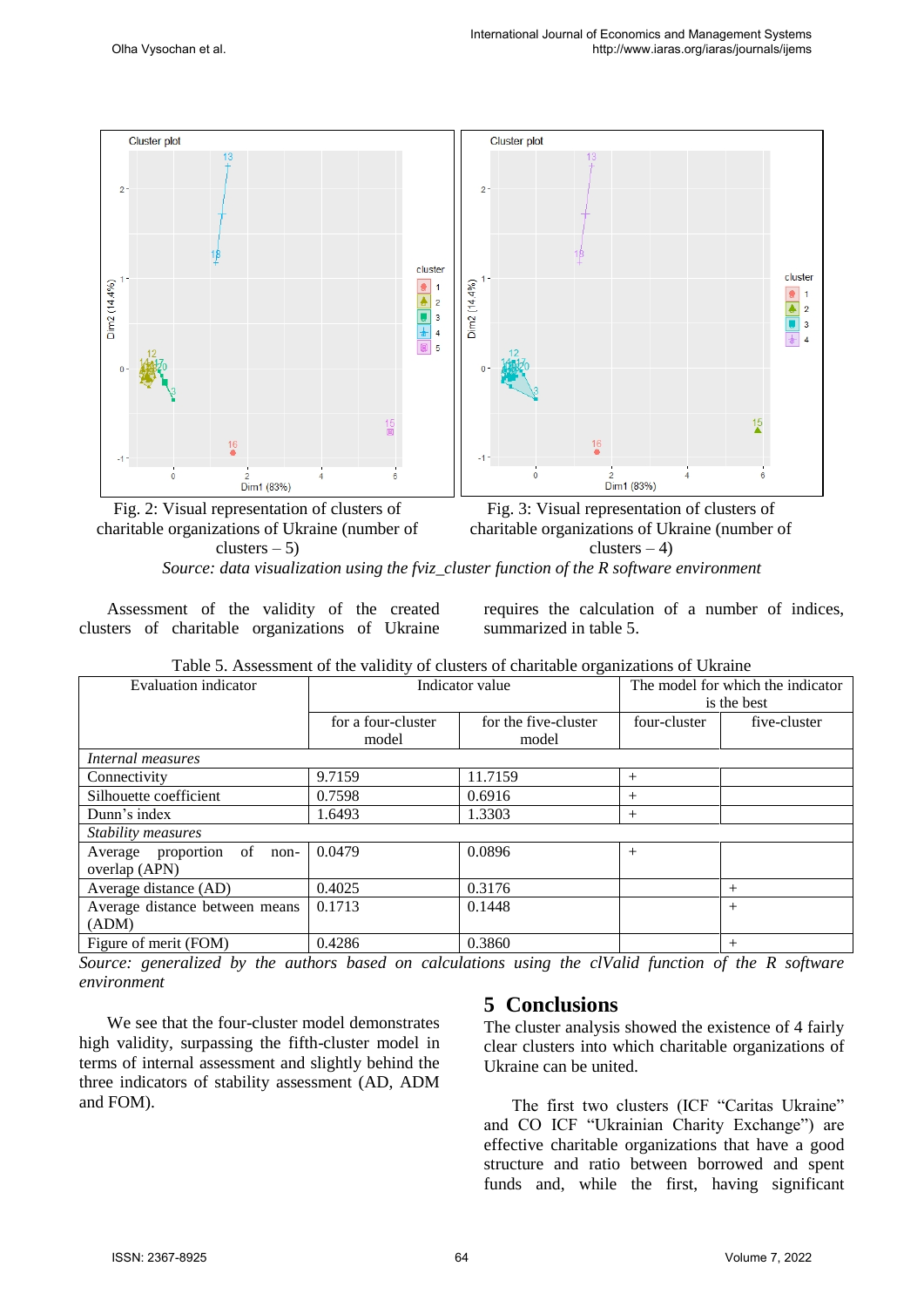financial resources and permanently implementing joint projects with various government institutions, have relatively low flexibility in decision-making, others seek to compensate for average funding capacity, speed and consistency in responding to external challenges. The third cluster (WBF "Depol Ukraine" and ICF "Mission to Ukraine") includes organizations that do not fully use the available capacity to attract funding, and also need to improve the existing ratio between borrowed funds and money spent on their own needs. The fourth cluster (CO "Bright kids", CF "Kvitna", CF "Borys Kolesnikov Foundation", CO "Ukrainian forum of philanthropists", CO "Berezani Community Foundation", CO "CF "Community unity", CO "CF "Svichado", CO "Nechitaylo family foundation", CO ICF "Everyone can", CF "Blagomay", CF "Pediatricians against cancer", A-UCF "Down syndrome", A-UCF "Association of Philanthropists of Ukraine", ICF "Life with a surplus", CO "CF "Old people", CO "Zahoriy family foundation") includes a fairly wide range of small charitable organizations, mainly at the regional level, which have limited influence on the formation of state social policy, but are characterized by proximity to the final recipients. This cluster requires further division into smaller segments to establish the effectiveness of their activities. Such organizations are system-creating for the entire non-profit sector in Ukraine, their importance is manifested in the most rapid response to the needs of recipients through the implementation of small charitable projects. Their development in recent years has been caused by a violent volunteer movement related to hostilities in eastern Ukraine. 4th cluster organizations also require additional government support.

Limitations in our study are: the relatively small number of Ukrainian charities that currently provide official reporting in the public domain; frequent cases of improper attitude to the preparation of reports by charitable organizations on the use of income (profits) of a non-profit organization, which are the basic source of information for the implementation of the model presented in the study; The study deals exclusively with economic indicators of charitable organizations, which do not always correlate with the social purpose of their creation.

## *References:*

[1] Abdul Nazeer, K. A. and Sebastian, M. P. (2009). Improving the accuracy and efficiency of the k-means clustering algorithm. WCE 2009: Proceedings of the *World Congress of*  *Engineering*, London, United Kingdom, July 1- 3.

- [2] Adolfsson A., Ackerman M. and Brownstein N. C. (2017). To cluster, or not to cluster: How to answer the question. TKDD 2017: Proceedings of *Knowledge Discovery from Data*, Halifax, Nova Scotia, Canada, August 13–17.
- [3] Adolfsson, A., Ackerman, M. and Brownstein, N. C. (2019). To cluster, or not to cluster: An analysis of clusterability methods. *Pattern Recognition*, 88, 13-26. <https://doi.org/10.1016/j.patcog.2018.10.026>
- [4] Alsabti, K., Ranka, S. and Singh, V. (1997). An efficient k-means clustering algorithm. *Electrical Engineering and Computer Science*, 43, 1-6.
- [5] Ansari, Z., Azeem, M. F., Ahmed, W. and Babu, A. V. (2011). Quantitative evaluation of performance and validity indices for clustering the web navigational sessions. *World of Computer Science and Information Technology Journal (WCSIT)*, 1 (5), 217-226.
- [6] Banerjee, A. and Loius, S. J. (2007). A recursing clustering methodology using a genetic algorithm. CEC 2007: Conference proceedings of *IEEE Congress on Evolutionary Computation*, Singapore, September 25-28.
- [7] Bebbington, A. and Riddell, R. (1995). The direct funding of Southern NGOs by donors: New agendas and old problems. *Journal of International Development*, 7 (6), 879-893. <https://doi.org/10.1002/jid.3380070607>
- [8] Bin Mohamad, I. and Usman, D. (2013). Standardization and its effects on K-means clustering algorithm. *Research Journal of Applied Sciences, Engineering and Technology*, 6 (17), 3299-3303. <http://dx.doi.org/10.19026/rjaset.6.3638>
- [9] Bradley, P. S. and Fayyad, U. M. (1998). Refining initial points for K-means clustering. ICML 1998: Proceedings of the  $15<sup>th</sup>$ International Conference on *Machine Learning*, Madison, WI, USA, July 24-27.
- [10] Brown, D. L. (1993). Social change through collective reflection with Asian nongovernmental development organizations. *Human Relations*, 46 (2), 249-273. <https://doi.org/10.1177/001872679304600206>
- [11] Carroll, T. F. (1992). *Intermediary NGOs: The supporting link in grassroots development*, Kumarian Press, West Hartford, CT, USA.
- [12] Carroll, T., Schmidt, M. and Bebbington, T. (1996). Participation through intermediary NGOs. In: *Social Development Papers*, 12, The World Bank, Washington, DC, USA.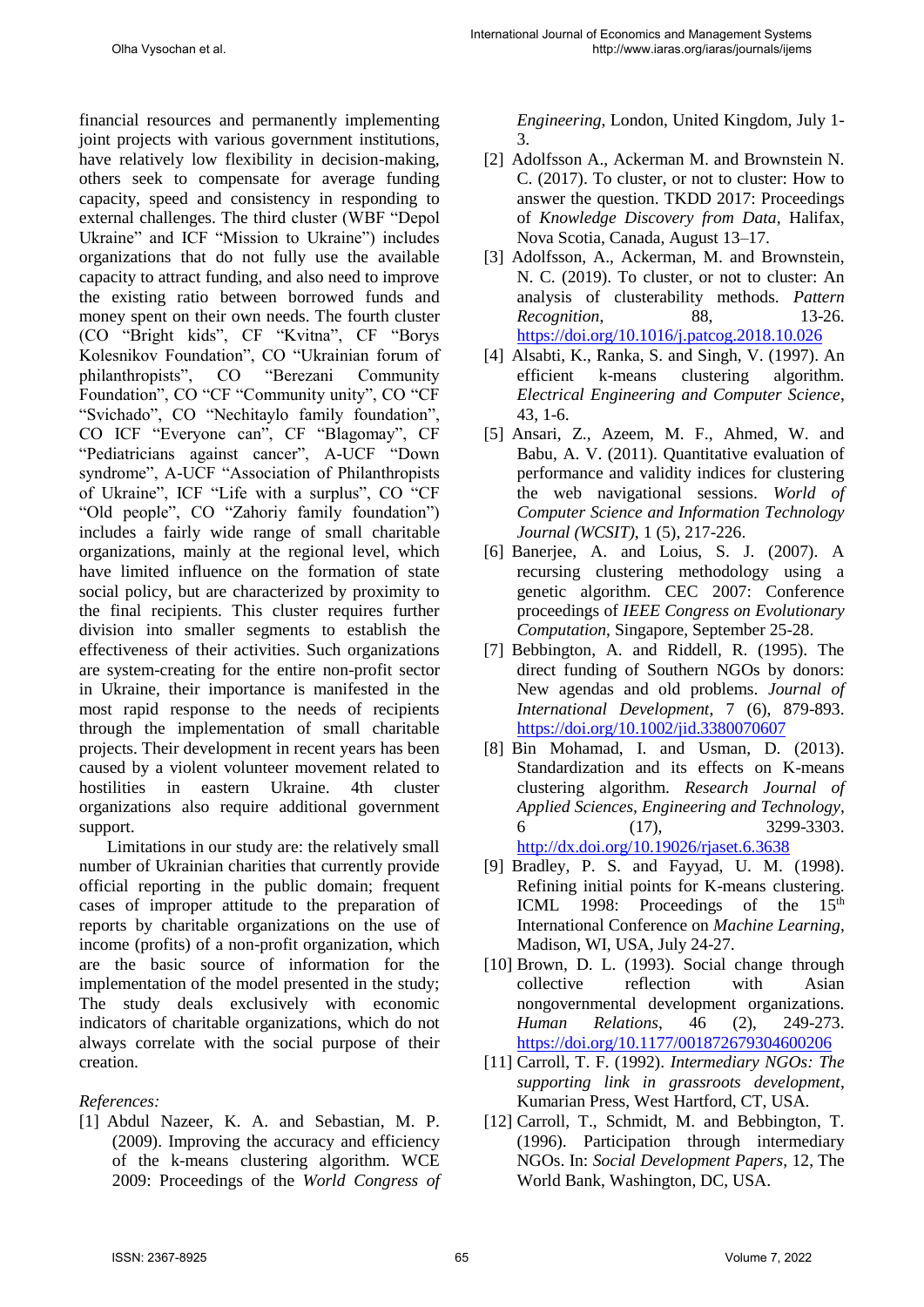- [13] Charrad, M., Ghazzali, N., Boiteau, V. and Niknafs, A. (2014). NbClust: An R package for determining the relevant number of clusters in a data set. *Journal of Statistics Software*, 61 (6), 1-36.<https://doi.org/10.18637/jss.v061.i06>
- [14] Cheshkova, A. F., Aleynikov, A. F. and Stepochkin, P. I. (2016). Application of graphical features of the R programming environment for analysis of experimental data on the breeding of triticale. *Computational Technologies*, 21 (1), 104-115.
- [15] Cousins, W. (1991). Non-governmental initiatives. In: Report on the Seminar *The Urban Poor and Basic Infrastructure Services in Asia and the Pacific*, Asian Development Bank, Manila, Philippines, 22-28 January, 83- 112.
- [16] Cross, G. R. and Jain, A. K. (1982). Measurement of clustering tendency. *IFAC Theory and Application of Digital Control*, 15 (1), 315-320. [https://doi.org/10.1016/S1474-](https://doi.org/10.1016/S1474-6670(17)63365-2) [6670\(17\)63365-2.](https://doi.org/10.1016/S1474-6670(17)63365-2)
- [17] Fowler, A. (1991). Building partnerships between Northern and Southern development NGOs: issues for the 1990s. *Development in Practice*, 1 (1), 5-18. [https://doi.org/10.1080/096145249100076011.](https://doi.org/10.1080/096145249100076011)
- [18] Fowler, A. and James, R. (1994). The role of Southern NGOs in development co-operation. *INTRAC Occasional Papers Series*, 2, Oxford, United Kingdom.
- [19] Hartigan, J. A. and Wong, M. A. (1979). Algorithm AS 136: A k-means algorithm. *Journal of the Royal Statistical Society. Series C (Applied Statistics)*, 28 (1), 100-108.
- [20] Kafieh, R. and Mehridehnavi, A. (2013). A comprehensive comparison of different clustering methods for reliability analysis of microarray data. *Journal of Medical Signals and Sensors*, 3 (1), 22-30. [http://doi.org/10.4103/2228-7477.114306.](http://doi.org/10.4103/2228-7477.114306)
- [21] Kajimbwa, M. (2006). NGOs and their role in the global south. *International Journal of Nonfor-Profit Law*, 9 (1), 58-64.
- [22] Kim, H.-R. (1997). Korean NGOs: Global trend and prospect. *Global Economic Review*, 26 (2), 93-115. [http://dx.doi.org/10.1080/12265089708422870.](http://dx.doi.org/10.1080/12265089708422870)
- [23] Lewis, D. (1998). Development NGOs and the challenge of partnership: Changing relations between North and South. *Social Policy & Administration*, 32 (5), 501-512. [https://doi.org/10.1111/1467-9515.00111.](https://doi.org/10.1111/1467-9515.00111)
- [24] Likas, A., Vlassis, N. and Verbeek, J. J. (2003). The global k-means clustering algorithm.

*Pattern Recognition*, 36 (2), 451-461. [https://doi.org/10.1016/S0031-3203\(02\)00060-](https://doi.org/10.1016/S0031-3203(02)00060-2) [2.](https://doi.org/10.1016/S0031-3203(02)00060-2)

- [25] MacQueen, J. (1967). Some methods for classification and analysis of multivariate observations. Proceedings of 5<sup>th</sup> Berkeley Symposium on *Mathematical Statistics and Probability*, Berkeley, CA, USA, June 21 – July 18, 1965 and December 27, 1965 – January 7, 1966.
- [26] Milligan, G. W. and Cooper, M. C. (1988). A study of standardization of variables in cluster analysis. *Journal of Classification*, 5, 181-204.
- [27] Mitlin, D. C. (2003). A study of relations between Northern and Southern NGOs in Kenya. PhD thesis, London School of Economics and Political Science, London, United Kingdom.
- [28] Mostashari, A. (2005). *An Introduction to Non-Governmental Organizations (NGO) Management*, Iranian Studies Group, MIT.
- [29] Pallas, C. L. and Nguyen, L. (2018). Transnational advocacy without Northern NGO partners: Vietnamese NGOs in the HIV/AIDS sector. *Nonprofit and Voluntary Sector Quarterly*, 47 (4S), 159S-176S. [https://doi.org/10.1177/0899764018758462.](https://doi.org/10.1177/0899764018758462)
- [30] Punj, G. and Stewart, D. W. (1983). Cluster analysis in marketing research: Review and suggestions for application. *Journal of Marketing Research*, XX, pp. 134-148. [https://doi.org/10.1177/002224378302000204.](https://doi.org/10.1177/002224378302000204)
- [31] Qi, J., Yu, Y., Wang, l., Liu, J. and Wang, Y. (2017). An effective and efficient hierarchical K-means clustering algorithm. *International Journal of Distributed Sensor Networks*, 13 (8), 1-17.

[https://doi.org/10.1177/1550147717728627.](https://doi.org/10.1177/1550147717728627)

- [32] Saha, S. and Bandyopadhyay, S. (2012). Some connectivity based cluster validity indices. *Applied Soft Computing*, 12, 1555-1565. [https://doi.org/10.1016/j.asoc.2011.12.013.](https://doi.org/10.1016/j.asoc.2011.12.013)
- [33] Shaw, R. (2003). Role of non-government organizations in earthquake disaster management: An Asian perspective. *Regional Development Dialogue*, 24 (1), 117-129.
- [34] Slavikova, L., Syrbe, R.-U., Slavik, J. and Berens, A. (2017). Local environmental NGO roles in biodiversity governance: A Czech-German comparison. *GeoScape*, 11 (1), 1-15. <http://doi.org/10.1515/geosc-2017-0001>
- [35] Tan, P.-N., Steinbach, M. and Kumar, V. (2005). *Introduction to Data Mining*. Boston, MA, United States, Addison-Wesley Longman Publishing Co., Inc.